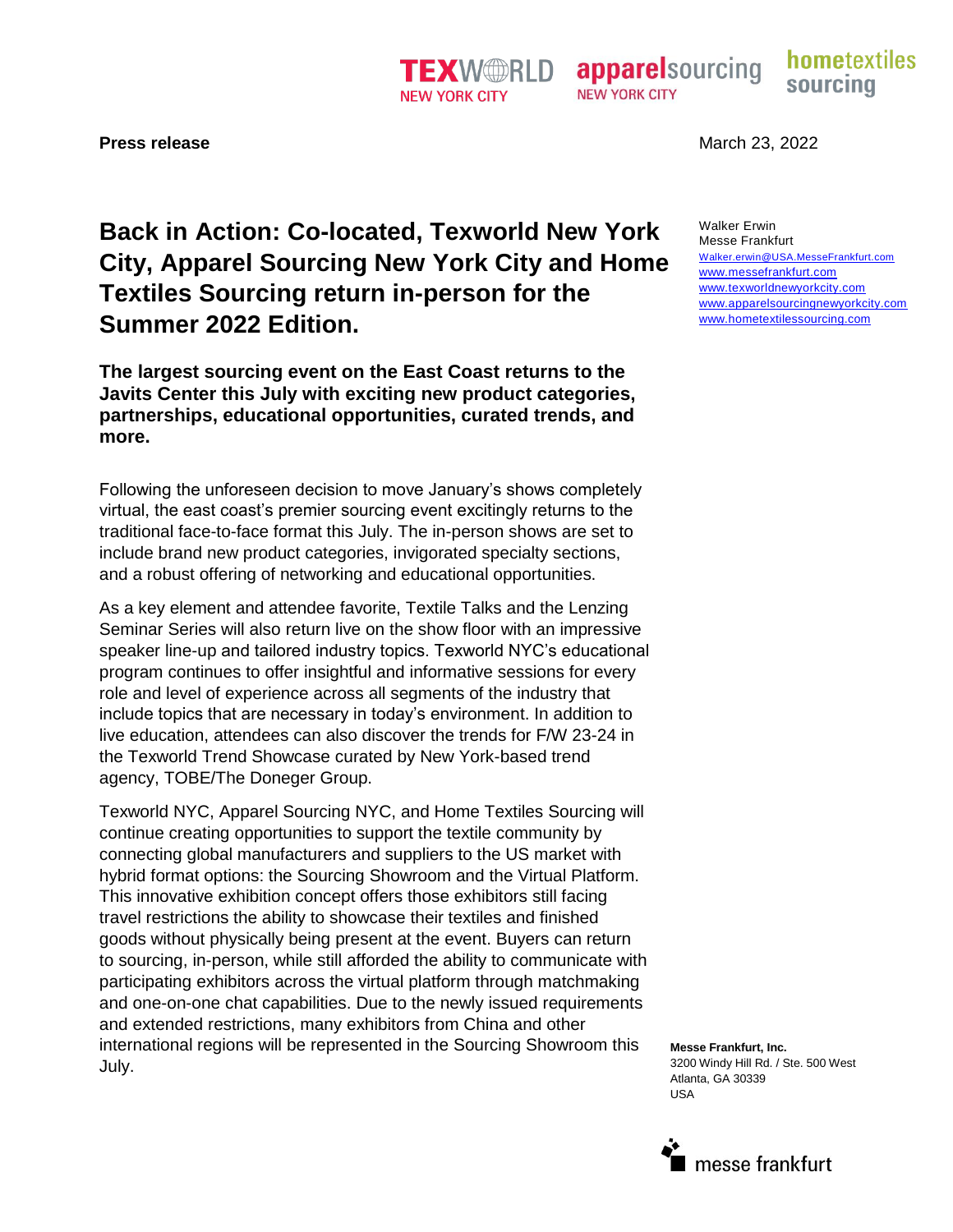To meet market demands, there is an increase of exhibitors representing countries outside of China including Turkey, Egypt, Taiwan, and India. Stemming from this growth, Home Textiles Sourcing will return welcoming an *Egyptian Pavilion*. Egypt is well-recognized for their cotton production and are major producers of high-quality silks, linen, and wool.

Registration for attendees is set to open in April. The event will be held in New York City at the Javits Convention Center, July 19-21, 2022. For more detailed information, please visit us online.

www.texworldnewyorkcity.com [www.apparelsourcingnewyorkcity.com](http://www.apparelsourcingnewyorkcity.com/) www.hometextilessourcing.com

## **Press contact:**

Walker Erwin Email: [walker.erwin@usa.messefrankfurt.com](mailto:walker.erwin@usa.messefrankfurt.com)

# **Stay connected:**

www.facebook.com/texworldnyc www.instagram.com/texworldnyc www.linkedin.com/company/texworldnyc

## **Background information on Texworld New York City**

Texworld New York City is one of the largest sourcing events on the East Coast for apparel fabric buyers, research and product development specialists, designers, merchandisers and overseas sourcing professionals. This international business platform offers a wide product range covering the entire fabric spectrum. From casual cotton to function fabrics and sophisticated knits to intricate laces, season-to-season attendees discover textiles of innovative structures, material mixes and surprising color palettes. For more information, please visit www.texworldnewyorkcity.com.

### **Background information Apparel Sourcing New York City**

As a long-term join venture partnership between Messe Frankfurt and CCPIT-Tex, Apparel Sourcing New York City offers apparel brands, retailers, wholesalers and independent design firms a dedicated sourcing marketplace for finding the best international apparel manufacturers. As the only event on the East Coast to focus on finished apparel, contract manufacturing and private label development, the show provides attendees direct access to suppliers specializing in ready-to-wear for men, women, children and accessories. For more information, please visit: www.apparelsourcingnewyorkcity.com

#### **Background information on Home Textiles Sourcing**

As a long-term joint venture partnership between Messe Frankfurt and CCPIT-TEX, Home Textiles Sourcing is one of the largest sourcing events in North America to solely focus on fabrics and finished soft goods for all home applications. Held annually alongside Texworld New York City and Apparel Sourcing New York City, Home Textiles Sourcing provides manufacturers, retailers, jobbers, converters, contract specifiers and designers a one-stop